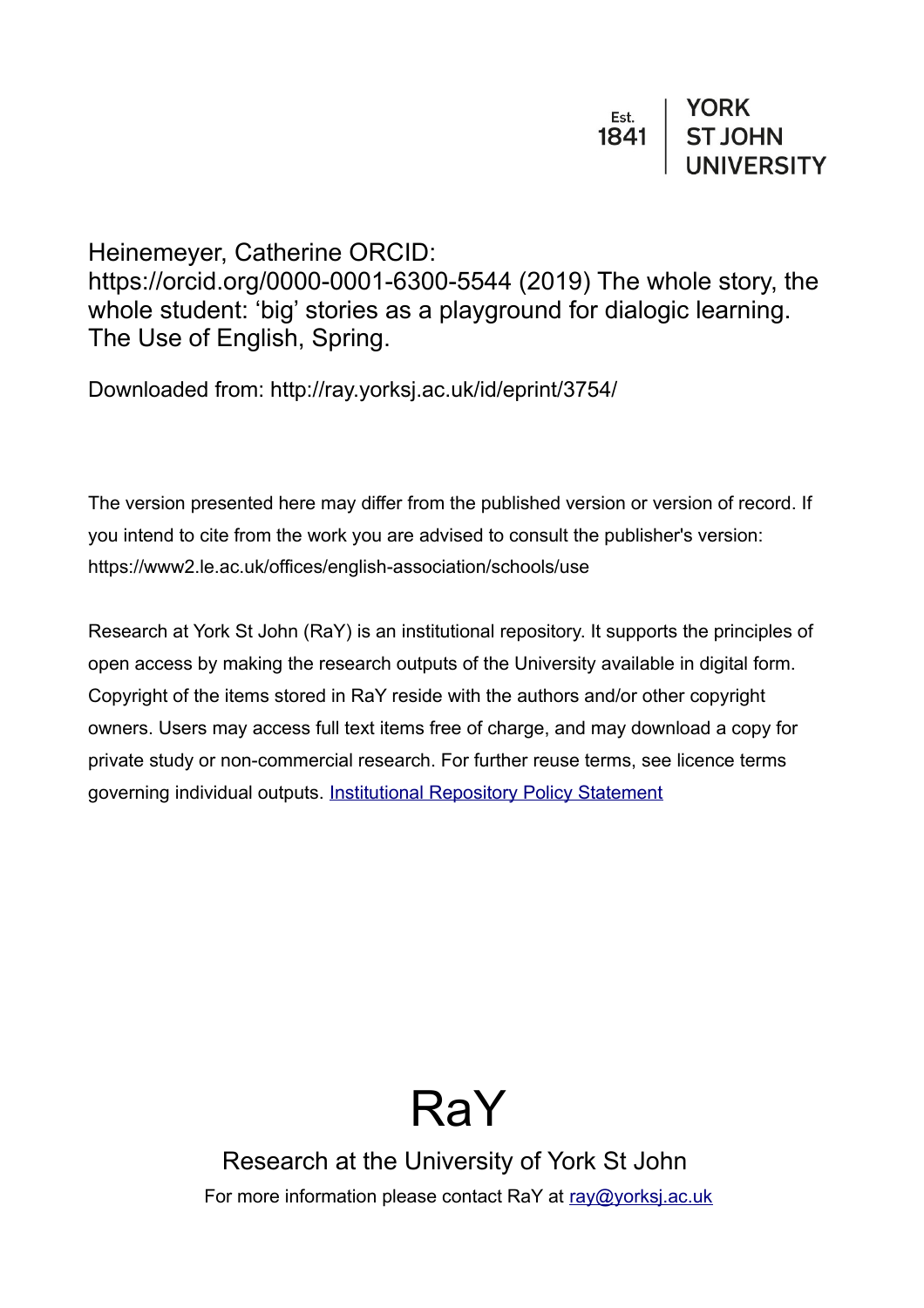### *The whole story, the whole student: 'big' stories as a playground for dialogic learning*

### *The (hopeless?) case for everyday storytelling in schools*

I have spent much of the past few years trying to work out whether storytelling has become an endangered species in schools, whether it's on the Red List or simply vulnerable, and what kinds of learning are at risk from its decline (see for example Heinemeyer and Durham 2017; Heinemeyer 2018). Through hundreds of hours of practice research as a storyteller within secondary classrooms and other educational settings, I (and my teacher-collaborators) have seen students become deeply immersed in story-worlds of other places and times, and come back from them with imaginative riches of their own. We are struck over and over again by the contrast between, for example, their eloquent responses to the experience of a particular escaped slave, and their much more limited ability to articulate their general views on slavery. Their drama, poetry and artwork in response to stories repeatedly underscore Michael Oakeshott's passionate reminder that '*"teaching by example"*, which is sometimes dismissed as an inferior sort of teaching […] is emancipating the pupil from the half utterances of rules by making him aware of a concrete situation' (1989, cited in Kazepides 2012). It is not in naming 'issues', but in exploration of the intricacies of concrete situations – for that is what stories are – that students learn how to live.

I am the first to admit that it's easy to be bewitched by these experiences of *communitas* and shared creativity, into losing sight of the other half of the educational picture: students also need to develop analytical language skills, to master the grammar and usages of their language so they can claim their own platforms to speak to the world.

However, what is undeniably true is that the telling of a whole story – or even the experience of being immersed in a whole novel – has become an awkward fit within the UK English curriculum. It is rarely the quickest or most certain path to fulfilling closely specified learning objectives, and even less to demonstrating they have been achieved. This is, however, only part of the picture; stories have become an unintended casualty of some much-needed developments in education. Emphases on active listening and learning have led to a suspicion of any activity that leaves a class in apparently 'passive' receptive mode for anything like the fifteen minutes it might take to narrate a meaty story. Meanwhile, recent rediscoveries of 'creativity' and oracy have refocused teachers on developing students' problem-solving abilities and ability to articulate a point, but have a 'blind spot' where narrative and story are concerned. Oracy textbooks such as Holderness and Lalljee (1998) and Jones and Hodson (2012) hive storytelling off into a single 'special interest' chapter, while guides to creativity in learning such as Fautley and Savage (2007) give narrative no mention at all.

A further factor in story's endangered status is teachers' own reticence to adopt the role of storyteller. To tell a story, whether a personal anecdote or a long fictional narrative, demands confidence in performance – albeit an informal kind of performance – as well as in speaking from one's own knowledge, wisdom and experience. This is difficult for a generation of teachers trained in a period of compliance with a centrally defined curriculum, who have become used to acting as 'the deliverers of other people's messages' (Lowe 1998: 98).

And yet, as Betty Rosen's guides for teachers who would be storytellers (1988, 1993) reminds us, most teachers, especially English teachers, are potential storytellers. These two books, which were much-loved and very influential following their publication, reflect a time not so long ago when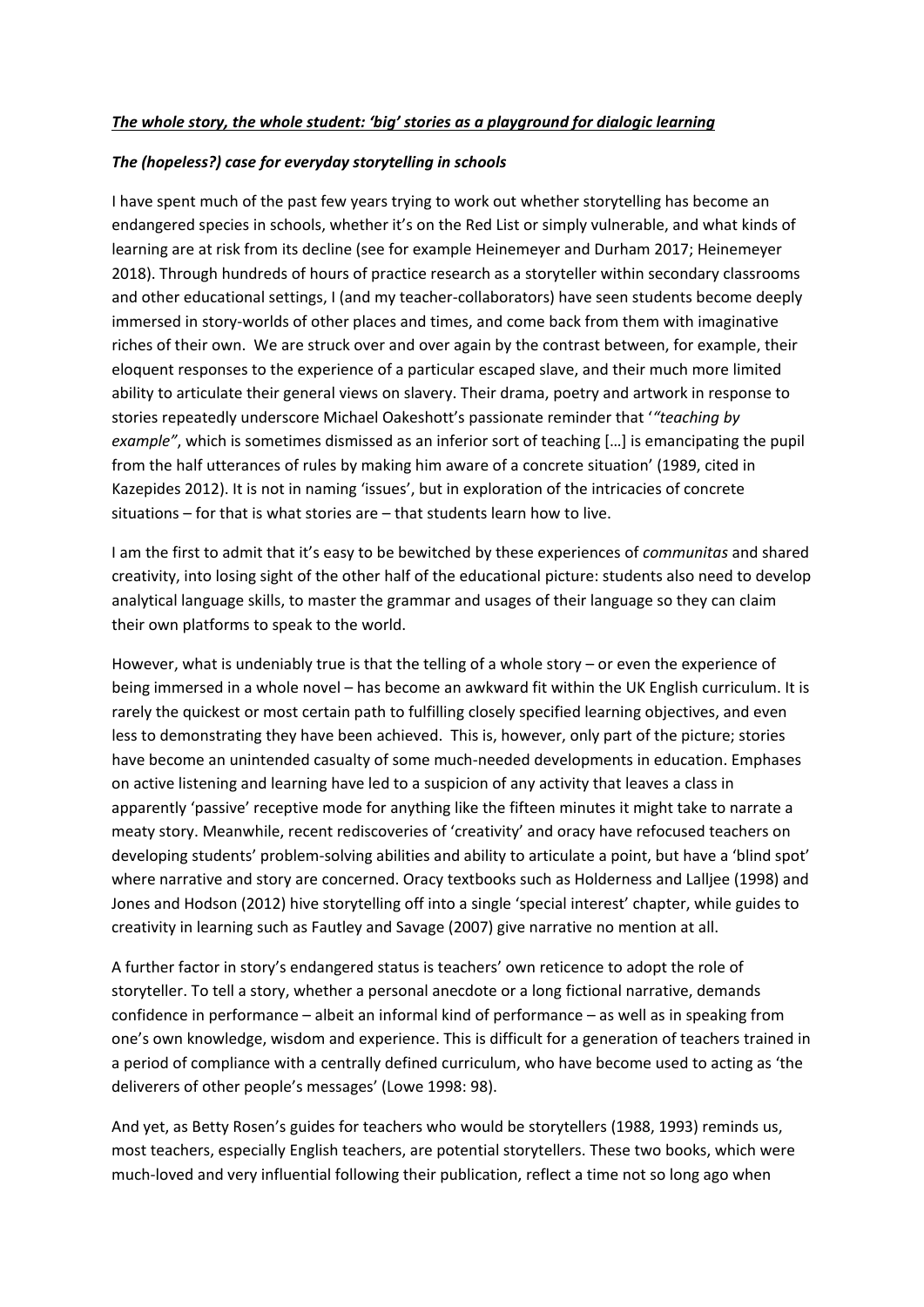there was less anxiety to pre-specify the outcomes of learning. Rosen speaks from her own storytelling experiences with her inner-city secondary pupils, at first tentative experiments, later infusing traditional, fictional and factual oral storytelling throughout her teaching. They provide ample evidence that listening to an oral telling can scarcely be surpassed as a rich language experience, and that every retelling by a student is in fact a creative piece of writing. As she points out, individual young people can bring aspects of their own life experience and cultural inheritance to the task of making a story their own; retelling a story thus becomes a means of learning from life, stitching one's own life experience into the fabric of human knowledge.

This last observation also hints at what may be the strongest argument for including whole stories in teaching today. We are living in a time when young people's mental health appears to be at an unprecedented low point, when their futures look economically and ecologically precarious, and political institutions on every level are too polarised and fragmented to command their faith. More than ever before, young people need space to make sense of themselves and the world around them in dialogue with caring adults. Providing this is the least we can do, and it's perhaps all we can do. Yet, as Kazepides (2012) reminds us, the ability to engage in dialogue is not an innate attribute but something that must be nourished by abundant examples and everyday practice. Moreover, we need to do this in ways that are not 'therapy', not intrusive nor prescriptive, but exploratory and open-ended. The literary or mythic stories we read and tell with students provide meaty fictional frames into which they can introduce themes of importance to them, and we can stand ready to facilitate exploration of these themes.

Stories, to paraphrase Claude Levi-Strauss (1964), are 'good to think with'. To illustrate exactly why, I'd like to tell the story of a brief project, *Journeys We Make*, at two Yorkshire secondary schools, initiated by myself (a storyteller and theatre researcher at York St John University) and Dr Michalis Kakos, a teacher educator at Leeds Beckett University.

### *Journeys We Make*

The project originated in the aspiration to facilitate dialogue about students' experiences of migration, in two ethnically diverse secondary schools. Teachers rightly wish to understand and meet the needs of recently arrived pupils from refugee and EAL backgrounds, and to allow these pupils to tell their stories to others. Yet this intention can come into conflict with those students' desire to move past the stigmatised identity of 'refugee' or 'new arrival'. After all, other journeys may be of greater significance to a young person than their geographical migrations - their journey towards adulthood, for example.

We decided to choose a mythic framework which could accommodate many interpretations of the word 'journey', and draw pupils of diverse backgrounds into a creative exploration of it through poetry and animation. Following initial discussions with teachers and the artists with whom we aimed to work, we chose Homer's *Odyssey*, a huge and complex canvas which abounds in 'generative themes' (Arizpe et al 2014) of personal development and migration, without neatly resolving any of them. It is also, vitally, already the common property of many cultures, thus part of the patrimony of every student involved in the project.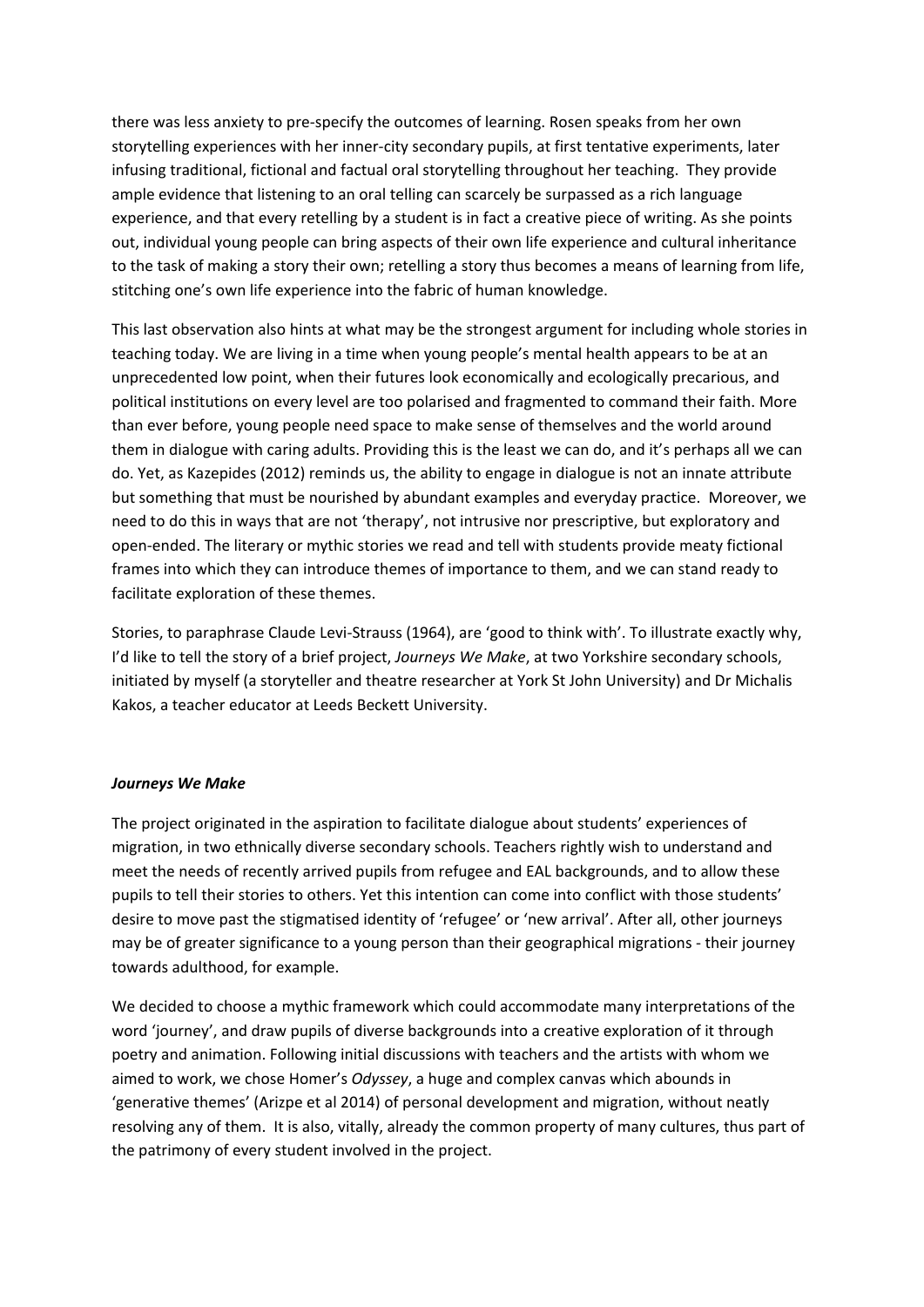Both schools agreed to open up the project to pupils from any year group, and provide a whole day for the mixed-age group to work together with us. Each workshop day started with my retelling of part of the *Odyssey* (each school worked with a different section of it), physicalized to help those who were EAL learners. We then used drama techniques to allow pupils to home in on those characters, moments and themes that intrigued them, and facilitated various poetry writing exercises to explore these. Pupils then produced further 'retellings' of these moments and themes through stop-motion animation using handmade paper puppets – creating an arresting combination of striking visual and verbal images.

We subsequently met pupils to plan a sharing event at a local arts centre. On the day of the sharing, pupils entered the studio somewhat shyly, but were soon gathered in a single circle. The only thing they were sure of having in common was their shared experience of the *Odyssey*, and this proved to be a solid enough meeting ground: while all the adults in the room were busy with AV equipment, they initiated their own warm-up game of 'Greek whispers'.

The energy the pupils chose to put into preparing their sharings - rehearsing, preparing displays, meeting over lunchtime, and overcoming their anxiety to travel across town to meet strangers from another district - was testament to their feeling that the project had been 'worth it'. This project, though short and disconnected from the rest of school life, seemed to have an intrinsic value for them. Yet after the videos and poetry had been shared, one girl asked: 'I have a question. Why did you come and tell us this story?'

The question was understandable. The pupils could see we had put what appeared to be a disproportionate amount of time into something with no apparent link to their curriculum. We found ourselves in an extended conversation between pupils, teachers and visiting artists to articulate what, collectively, we thought our exploration of the *Odyssey* had been about. My own thoughts on this question, some months later, are best articulated through some vignettes from the process.

### *Why start with a story?*

### *It 'raises the floor'…*

To research a historical topic or read a long novel takes many days. Each of my starting tellings of parts of the *Odyssey* had only taken half an hour. It had introduced the students to ten or more characters and numerous decisions and points of tension: a desperate stranger begging for transport across the ocean, a queen who had to make an instinctive judgement whether or not to host Odysseus, another queen in another land torn between faithfulness and pragmatism, a servant who went behind her mistress' back to facilitate her son's dangerous journey, an elderly swineherd whose true origins as a trafficked child had remained hidden all his life, a young man who needed to throw off his childhood to protect his home….

That is, a story is a very rapid way to set up a complex framework for debate and exploration, taking listeners directly to the heart of real, challenging situations. The ratio of reward to effort, in other words, is very high. The story can 'raise the floor', bringing the whole group up to a higher level of understanding and dialogue than would otherwise be possible – particularly for young people, with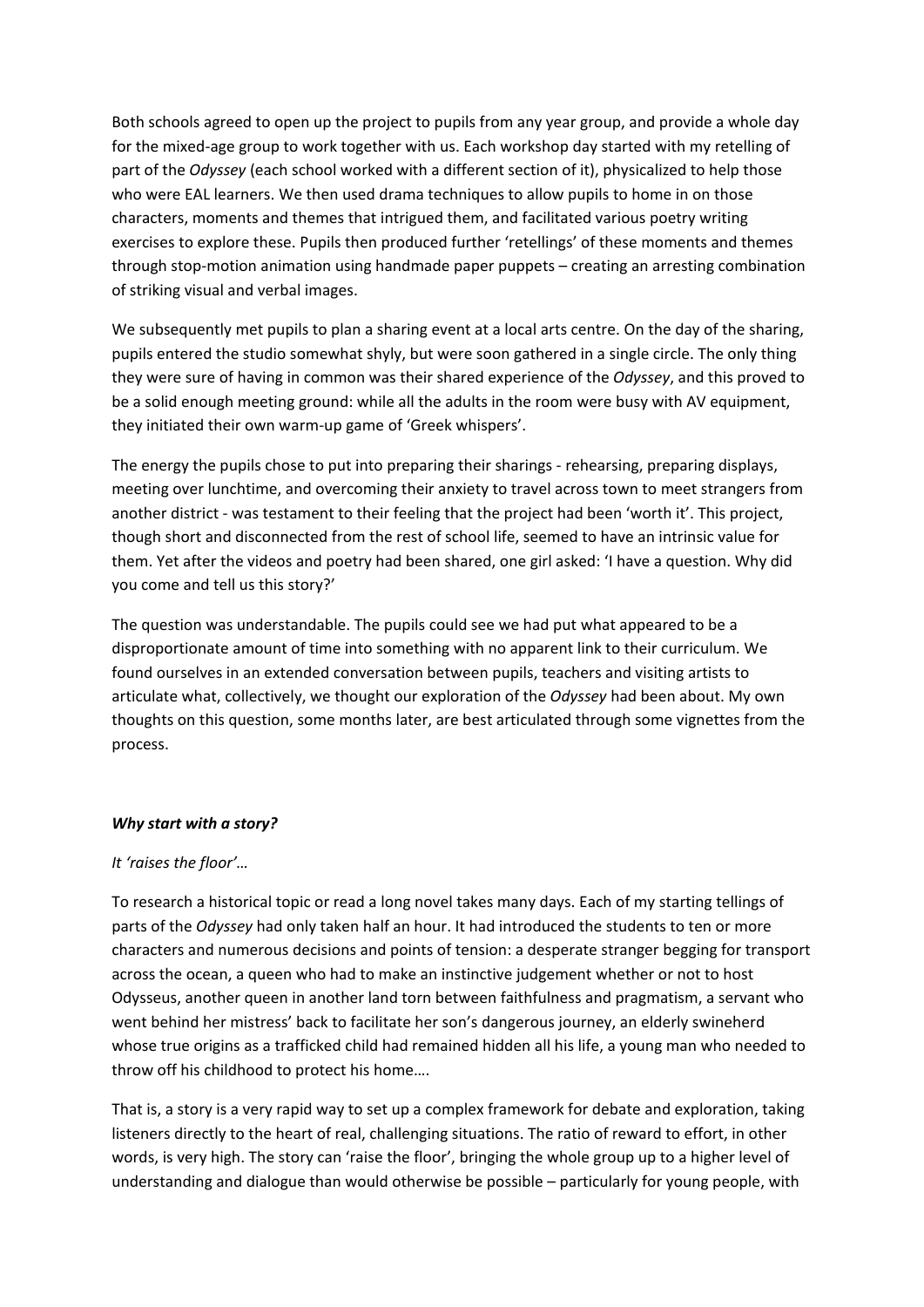their limited life experience. Over-simplifications and sweeping statements become impossible as students grapple with the circumstances of particular characters – as was evident in students' poetry in particular. They were in effect 'cleverer within the story'.

In the case of EAL students, the access the physicalized storytelling gave them to the storyworld was of especial importance. One girl in our discussion raised her hand to say, "My English is not very good. But with the story, it made us remember it and be able to tell it." There was vigorous nodding around her.

# *It allows students' own cultural languages to enrich classroom language….*

When we remarked on the lyrical tone of some of the students' contributions in the drama and poetry activities – 'My watchful eye never rests / I am time and space itself' – one student said that the story reminded her of some of the Koranic passages she had learnt. Others agreed and demonstrated the reciting style in which they had been taught these verses.

Students may find that the often 'timeless' language register of oral storytelling gives them 'permission' to use such inherited language styles and codes. A student recently arrived from Ghana seemed to invoke the stately language of African folktale in her poem about Princess Nausicaa, which she read out in declamatory style:

My name is Princess Sunshine.

I am as precious as a diamond to my parents and my people

Because I am their king's only child.

I am proud to be their daughter.

My heart was beating as fast as a sprinter as I approached this stranger

Who was hiding himself behind a bush.

### *It allows students to learn from their life experience and that of others…*

The decisive step for each student in making their own mark on the story was the act of choosing a moment or character to explore. Invariably, this was a moment about which they felt themselves to have insider knowledge, or questions that needed to be answered.

The outstanding performer in the drama exercises following the oral telling in one school was a student who had, staff informed us, arrived as an unaccompanied minor to the UK less than 12 months previously. His English was still limited. Nonetheless he had a firm grip on every turn of the story of Odysseus' arrival in Ithaca, and recalled key details to his classmates' memories, urging them to make frozen images of what struck him as the vital points in the story. In particular, he worked with two friends to show the moment when Odysseus leaves the hospitable king of the Phaecians and arrives on the unrecognised shore, lost and alone, and a shepherd (the goddess Athene in disguise) advises him where to go for refuge and advice. He told the class, in explanation, that the goddess had become a shepherd because 'Shepherds are good people,' and went on to talk about his own experience as a shepherd back home.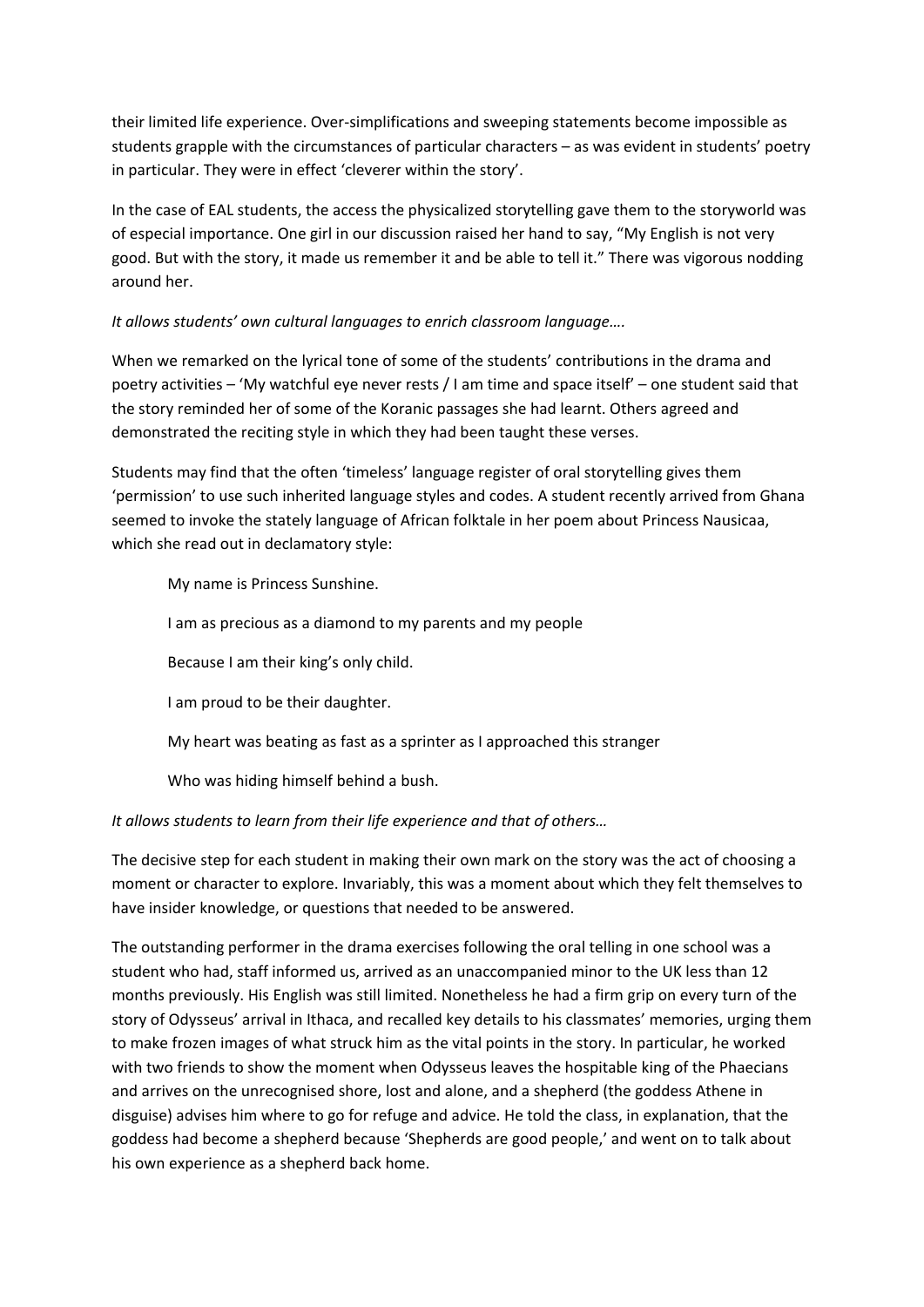Another student was interested in the often-ignored character of Eurycleia, Odysseus' and Telemachus' old nurse, who facilitates Telemachus' own mini-odyssey by gathering supplies in secret, and managing his mother Penelope's grief at his departure. The student said Eurycleia reminded her of her mother, who served everyone else before thinking about herself, and was never recognised for it. Her succinct poem restored Eurycleia to her proper place:

Like a mother she was, Helping and giving, but never receiving, Loving and caring, but never cared for. Baking and cooking, but eating last. She raised strong men and she brought up strong women. Eurycleia was her name, Let us not forget it.

*It can act as a jumping-off point to test ideologies and discourses that surround them…*

Betty Rosen (1988) points out that while every retelling involved some creative interpretation by students, there are invariably some individuals who have a strong response to a particular aspect or theme in a story, and choose to use it for their own purposes – often, to explore or challenge a cultural ideology. Such retellings move well beyond the story's original territory.

This can be seen in two treatments of Queen Helen of Troy by two different students in the same school – a school which seeks to give girls a space to articulate their own identities as young women of mostly Muslim backgrounds. This extract from the first seemed to allude to the ongoing tendency to judge and criticise women in positions of power:

Why should I care about opinions

Of those decades younger than me,

Those who think of me

As a fictional character in a book,

As an underappreciated, objectified and tainted woman.

But I am real.

Women like me are alive today.

The second seemed to assert Helen's right to be a complex and morally ambiguous character, a mature woman and a beauty:

I am Autumn,

Sweet and bitter,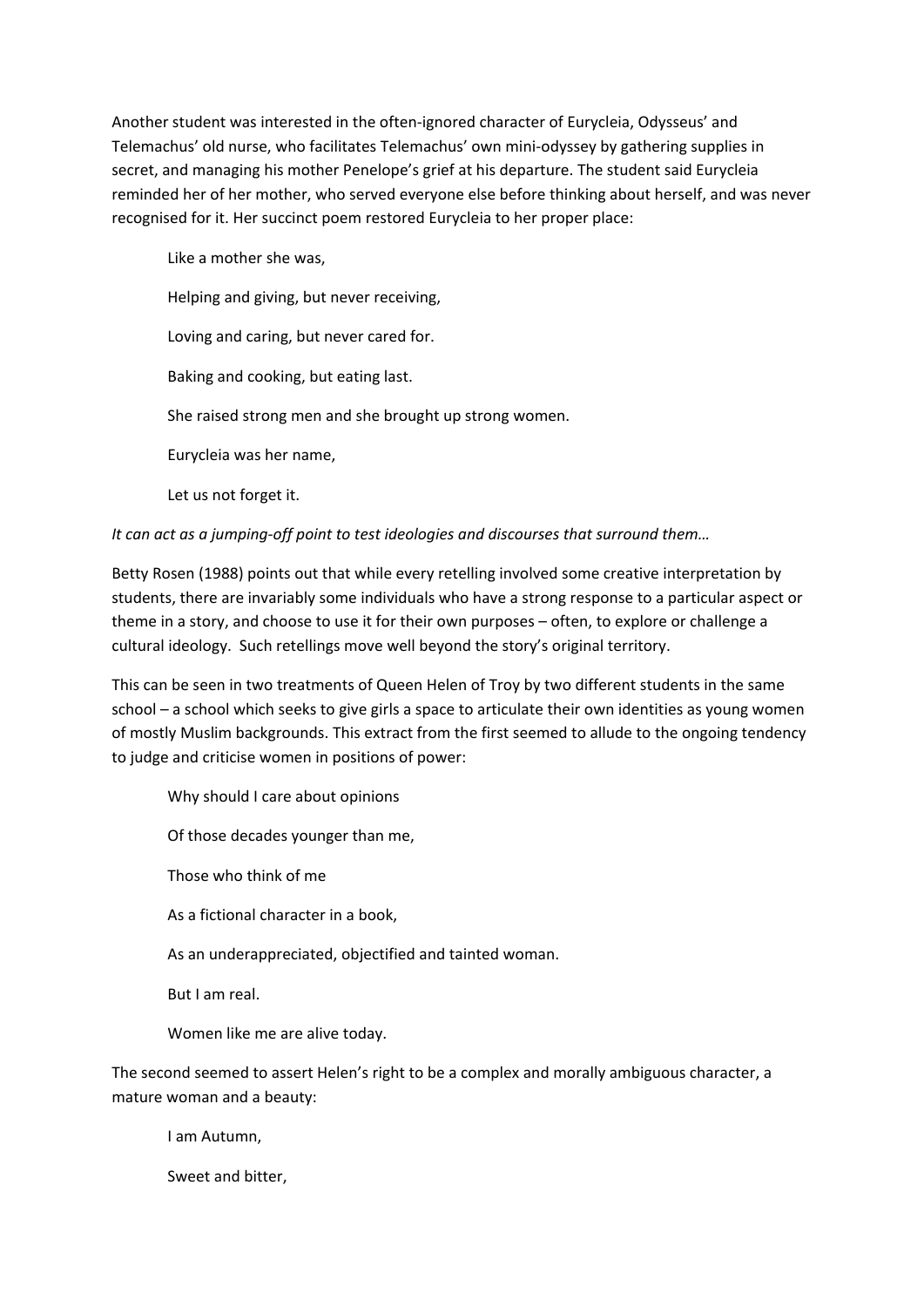From green to brown, Changing like Proteus, The old man of the sea, A great destroyer of mankind. I am Autumn.

It was equally evident in another student's poem about the stranger who begs for passage on Telemachus' ship – a stranger about whom we know very little. The student filled in the details to make a strong point, as in this extract:

I am alone, hungry and tired. No-one wants to help a black person, Even for money. I'm dirty, they said. Dirty like a pig. If only they knew that I was a prince, Soon to be king. I am so close to my freedom. Telemachus. My way out. And soon….the roles will reverse. I will be the lion And they will be my prey.

### *It leads naturally to exploration of the possibilities of different artforms and media…*

The drama, poetry and animation activities drew out different kinds of responses from the young people. If I were to attempt to sum up the distinctions, I would observe that **drama** was a vital gateway, allowing students to take the big and meaty story they had just heard into their own bodies before creating something original in response. Students tackled the **poetic** task as a means to mythologise or dignify their own experience, or those of characters with whom they identified. The **animation**, in contrast, seemed to make an invitation to contemporise and even satirise the story – translating it into social contexts they recognised. At one school, the behaviour of the suitors who invade Odysseus' house and disrespected his family seemed to map onto the behaviour of gangs. One group of students scripted and recorded a dialogue about the ways gangs lure people in, the difficulties of being accepted, and the pressure to change yourself to meet others' expectations. Their animation featured the exchange of Nike trainers for prestige outside a school building. Moreover, the 'craft' nature of animation required students to spend considerable time creating just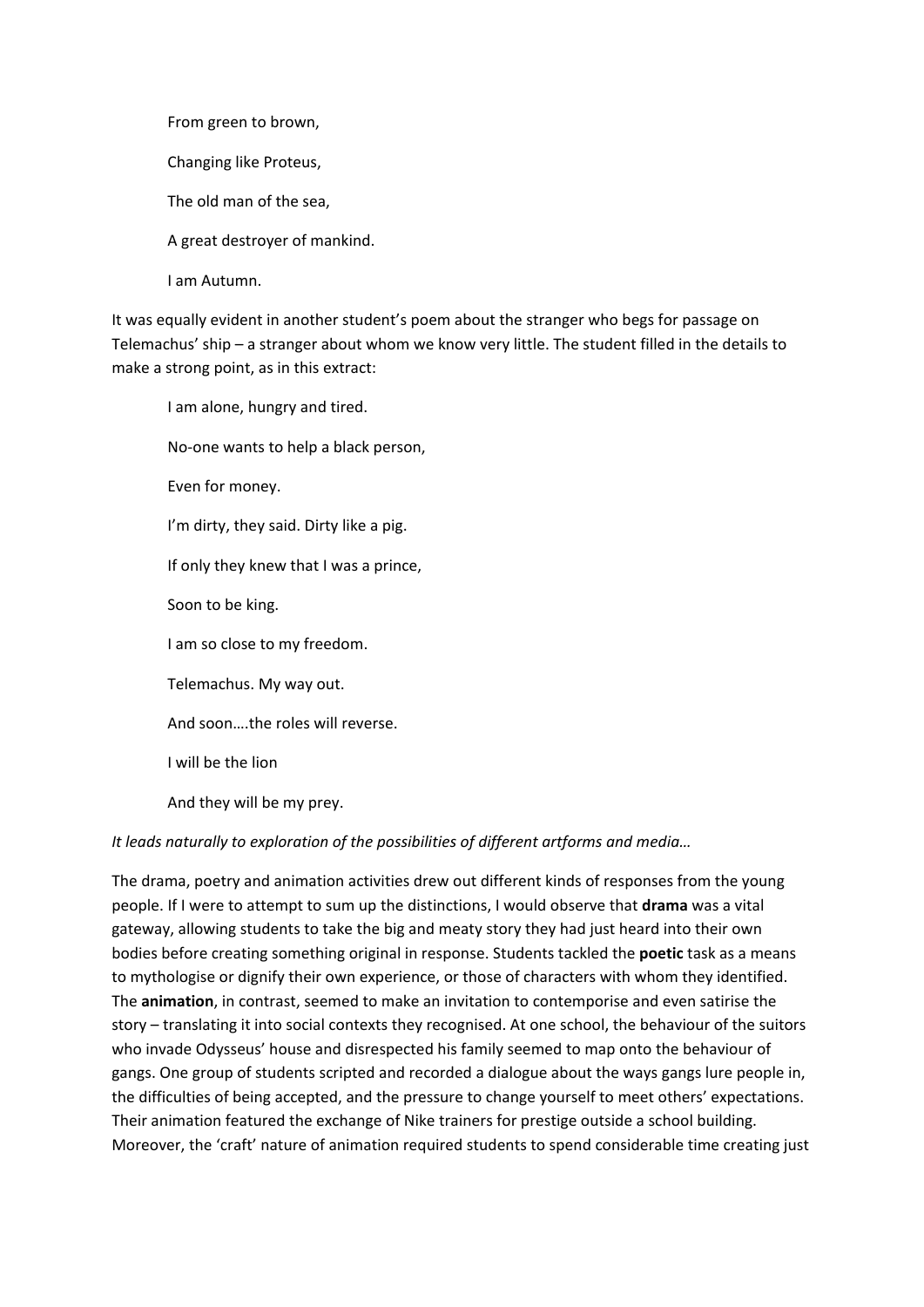one short sequence of images – forcing them to make editorial choices, stripping the complexities of the story down to what they perceived as its essentials.

Working in multiple artforms may be a luxury which teachers can rarely provide within the constraints of budget and curriculum, but the experience of *Journeys We Make* reiterates the importance of offering pupils multiple creative accesses to a narrative or text.

## *Conclusion*

Storytelling projects are too often 'special' events like the one I have described, involving visiting artists and considerable investment. This cannot substitute for empowering teachers themselves to act as storytellers when they see fit, and giving them the space to cultivate this art among their pupils.

It's fitting to finish with the words of Harold Rosen (cited in O'Connor 2010: 41), Betty's husband, another crusader for story in schools:

Narrative must become a more acceptable way of saying, writing, thinking and presenting. I am not proposing that anecdote should drive out analysis but that narrative should be allowed its honourable place in the analysis of everything, that stories-in-the-head should be given their chance to be heard.

### **REFERENCES**

Arizpe, E., Bagelman, C., Devlin, A.M., Farrell, M. and McAdam, J.E. (2014) 'Visualizing intercultural literacy: engaging critically with diversity and migration in the classroom through an image-based approach', *Language and Intercultural Communication* 14:3, 304-321.

Fautley, M., and Savage, J. (2007) *Creativity in Secondary Education*. Part of the Achieving QTS series. Exeter: Learning Matters.

Heinemeyer, Catherine and Durham, Sally (2017) 'Is narrative an endangered species in schools? Secondary pupils' understanding of "storyknowing"'. *Research in Education* 99(1): 31-55.

Heinemeyer, Catherine (2018) 'The dying art of storytelling in the classroom'. *The Conversation.com*, 11/04/2018.

Holderness, J. and Lalljee, B., eds. (1998) *An Introduction to Oracy: Frameworks for Talk.* London: Cassell.

Jones, D. and Hodson, P., eds. (2012) *Unlocking Speaking and Listening.* London: Routledge.

Kazepides, Tazos (2012) 'Education as Dialogue', in T. Besley and M.A. Peters, *Interculturalism, Education and Dialogue*. New York: Peter Lang Publications. Pp. 76-86.

Levi-Strauss, Claude (1964) *Totemism*, tr. Rodney Needham. London: Merlin.